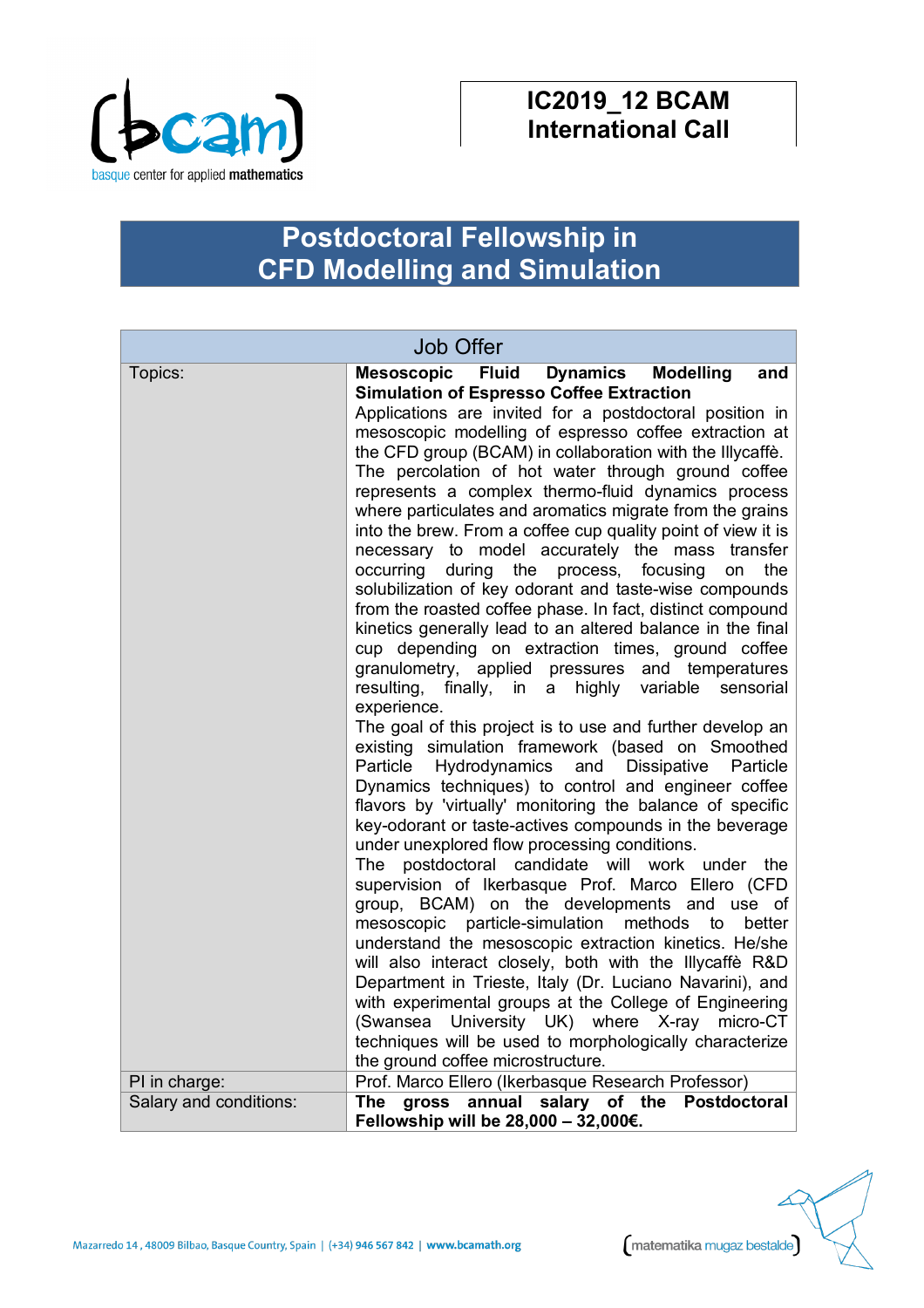

|                       | It will then be on your own responsibility to make your<br>yearly income declaration at the Bizkaia Treasury<br>Agency.<br>There is a moving allowance for those researchers that<br>come from a research institution outside the Basque<br>Country from EUR 1.000 to EUR 2.000 gross.<br>Free access to the Public Health System in Spain is provided<br>to all employees. |
|-----------------------|-----------------------------------------------------------------------------------------------------------------------------------------------------------------------------------------------------------------------------------------------------------------------------------------------------------------------------------------------------------------------------|
| No Positions offered: | #1                                                                                                                                                                                                                                                                                                                                                                          |
| Contract and offer:   | 2-year contract                                                                                                                                                                                                                                                                                                                                                             |
| Deadline:             | 22th January 2020, 14:00 CET (UTC+1)                                                                                                                                                                                                                                                                                                                                        |
| How to apply:         | Applications must be submitted on-line at:                                                                                                                                                                                                                                                                                                                                  |
|                       | http://www.bcamath.org/en/research/job                                                                                                                                                                                                                                                                                                                                      |

| <b>Scientific Profile Requested</b> |                                                                                                                                                                                                                                                                                                                                                                                                                                                                                                                                      |
|-------------------------------------|--------------------------------------------------------------------------------------------------------------------------------------------------------------------------------------------------------------------------------------------------------------------------------------------------------------------------------------------------------------------------------------------------------------------------------------------------------------------------------------------------------------------------------------|
| Requirements:                       | Promising young researchers.<br>٠<br>Applicants must have their PhD completed before the<br>$\bullet$<br>contract starts.<br>PhD<br>degree preferable in Physics, Applied<br>$\bullet$<br>Mathematics, Chemical/Mechanical Engineering                                                                                                                                                                                                                                                                                               |
| Skills and track-record:            | Good communication and interpersonal skills.<br>$\bullet$<br>Ability to effectively communicate and present<br>$\bullet$<br>research ideas to researchers with<br>different<br>background (e.g., mathematicians and engineers).<br>Ability to clearly present and publish research<br>$\bullet$<br>outcomes in spoken (talks) and written (papers) form.<br>Good command of spoken and written English.                                                                                                                              |
| <b>Scientific Profile:</b>          | The preferred candidate will have:<br>Background in fluid mechanics, rheology, soft matter,<br>$\bullet$<br>particulate systems or complex fluids.<br>Experience in modelling and simulation using particle<br>$\bullet$<br>methods such as smoothed particle hydrodynamics<br>(SPH), dissipative particle dynamics (DPD) or<br>molecular dynamics (MD) is required.<br>Knowledge of C/C++ or Fortran programming<br>$\bullet$<br>languages is required.<br>Experience in parallel programming for HPC is<br>$\bullet$<br>desirable. |

matematika mugaz bestalde Mazarredo 14, 48009 Bilbao, Basque Country, Spain | (+34) 946 567 842 | www.bcamath.org